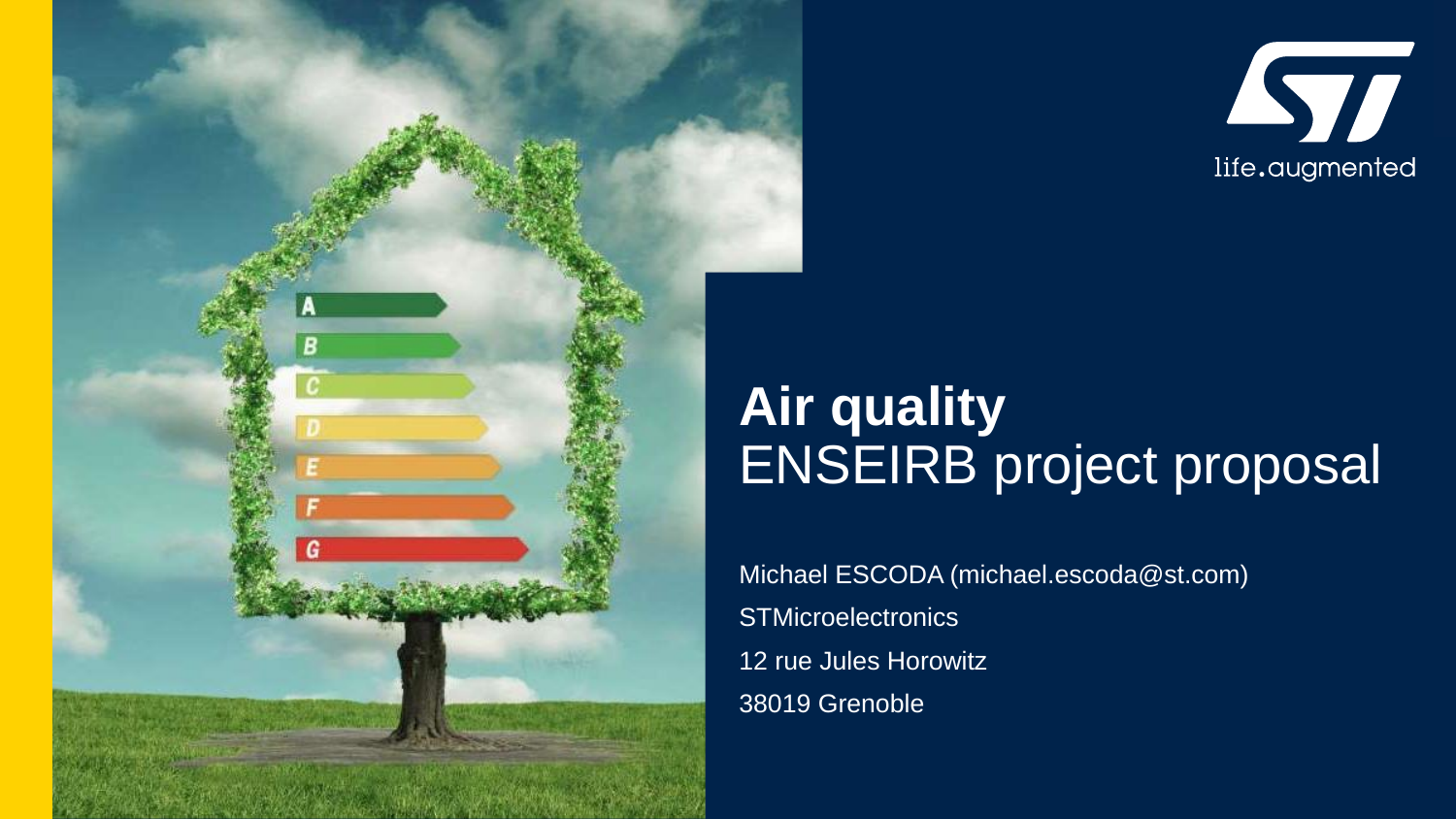## Project Presentation

#### • **Context**:

• Pandemic situation prompts us to change the way we are living in daily situations, and particularly when people are concentrated into the same room. It is recommended to open the windows to renew the air regularly every 15min. Is it enough?

#### • **Goal of the project**:

- Based on existing POC object already developed and based on LoRa technology to transmit the data into Cloud sever. The object measures the quality of the air by CO2 sensor connected to STM32, alerts people in the room to open the windows when the quality of the air is poor.
- The final target is to implement 5 objects in different classrooms of your school in order to prove the robustness, the functionality and to improve the power performances.

#### • **Object Description**

- Nucleo STM32WL
- Embedded C code hosted on Github,
- Display 1602 LCD display(Grove),
- SCD30 SENSIRION CO2 sensor(Grove)
- TTN LoRa network



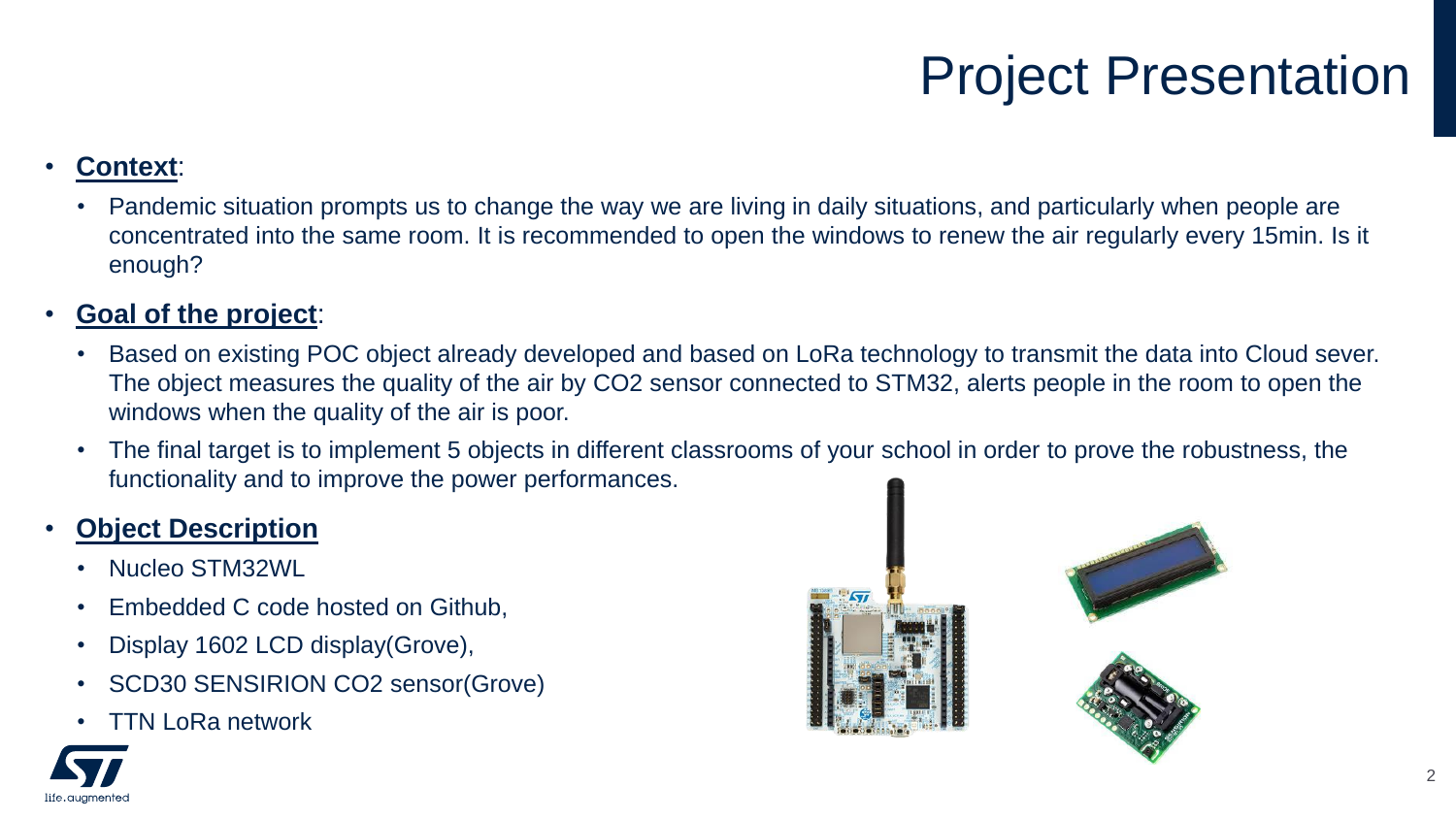## Project development

### 1. Features development

- 1. To develop a local alert based on CO2 measurement (LCD blinking…)
- 2. To configure the object through serial port for interval of measurement, type of connected sensors/display, CO2 alert threshold.
- 3. To consider the calibration of the connected sensor in the setup of object
- 4. To extend the connection to other sensors and displays on the market (example with SGP30, OLED… )
- 5. To study the power performance of the object. To propose a solution to use the object on battery or solar sensor (STM32 power mode, connected sensor, display brightness…)
- 2. Dashboard development
	- 1. To develop a dashboard with 5 connected object allowing to follow simultaneous the measurements of the connected objects, to identify them, to alert the people of any air quality issue (node-red, …)
- 3. Object Integration
	- 1. To propose a fun box to integrate the object in classroom

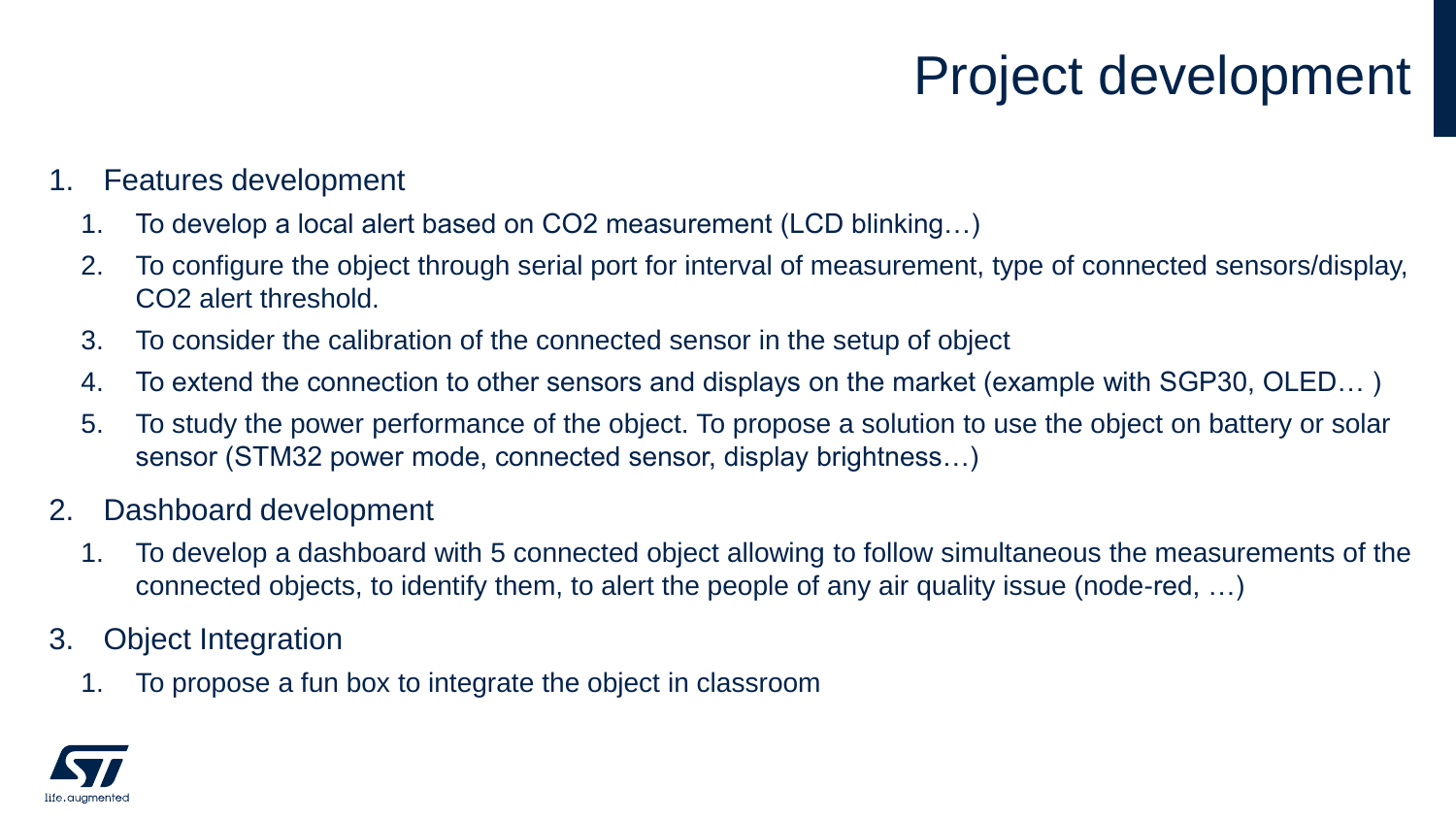## Go further

- Extension
	- Add of new sensor to go further on air analysis (HM330X particules sensor...)
	- Add of sensors to include the application on a real home automation system (for example an IKS board to detect if the box is on the ground or if it's not in place).
	- Alert on mobile phone...